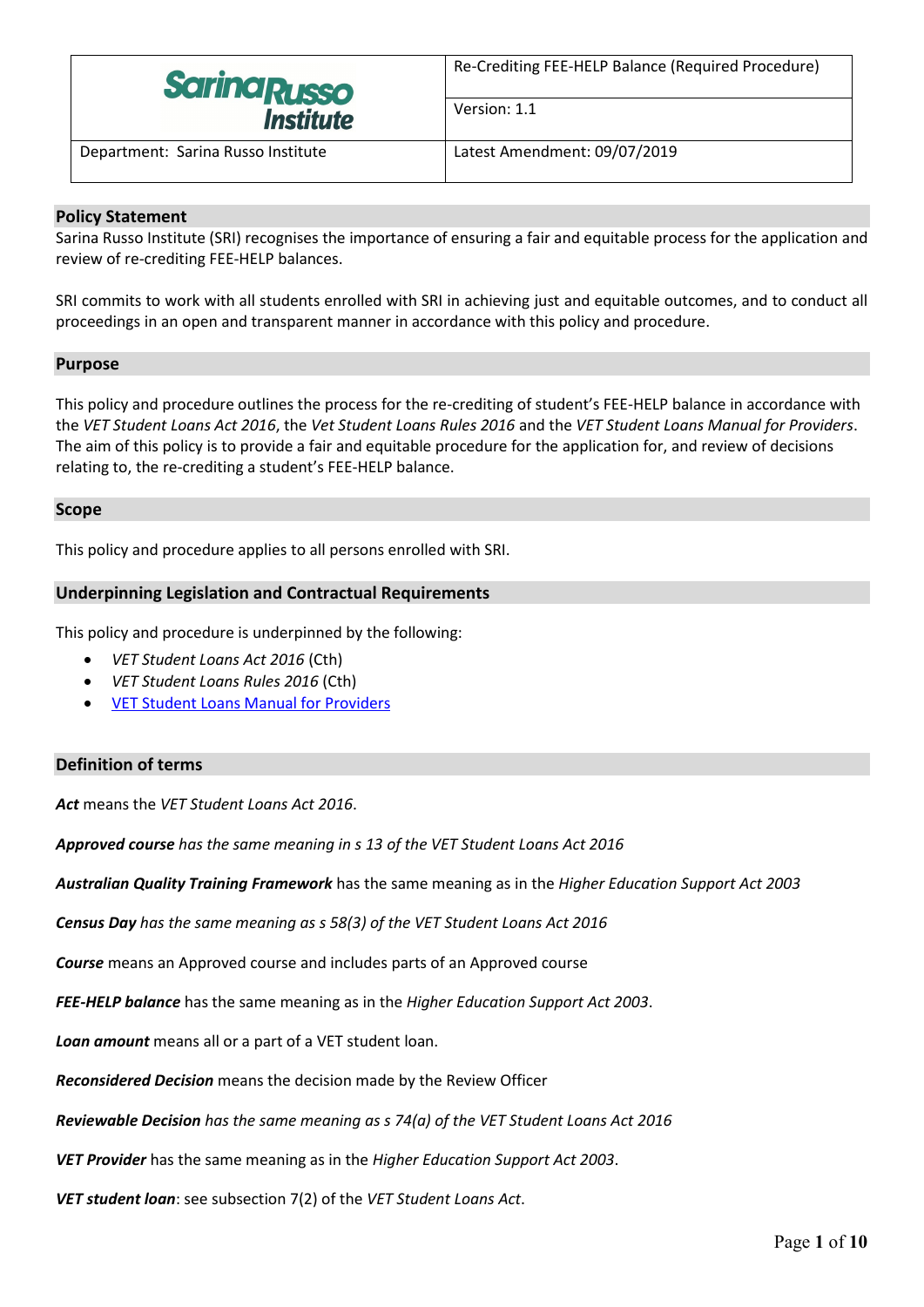

Re-Crediting FEE-HELP Balance (Required Procedure)

Version: 1.1

Department: Sarina Russo Institute Latest Amendment: 09/07/2019

## **Policy**

## **1. General**

- 1.1. SRI may re-credit a student's FEE-HELP under Part 6 of the *VET Student Loans Act 2016*
- 1.2. Where SRI re-credits a student's FEE-HELP, the amount re-credited by SRI must be equal to the amount of the VET Student loan that has been used to pay tuition fees for the course, or the part of the course

## **2. Costs**

- 2.1. There are no fees for an application to SRI for the re-crediting of FEE-HELP balances
- 2.2. There are no fees for reconsidering or reviewing a decision whether or not to re-credit FEE-HELP balances, other than a review by the AAT.

## **3. Application for Re-crediting due to special circumstances**

- 3.1. Under section 68 of the Act, SRI must re-credit a student's FEE-HELP balance if:
	- a) The student applies to SRI in writing for the re-credit; and
	- b) They made the application within 12 months of the census day for the course concerned; and
	- c) SRI is satisfied that special circumstances (as defined in section 3.4 of this policy) prevented, or will prevent, the student from completing the requirements for the course, or the part of the course
- 3.2. SRI may extend the period for making an application referred to in 3.1(b).
- 3.3. For the purposes of 2.1(a), a student can apply in writing to the Program Manager for the re-credit of their FEE-HELP balance by emailing [qualityunit@sri.edu.au.](mailto:qualityunit@sri.edu.au) Alternatively, the student can send their request to: GPO Box 2304, Brisbane, Qld 4001. Though SRI will review all requests for re-crediting, **we strongly recommend** the student use the re-crediting template provided at the end of this form.
- 3.4. Special circumstances include circumstances that:
	- a) Are beyond the student's control; and
	- b) Do not make their full impact on the student until on or after the census day for a course, or part of a course; and
	- c) Make it impractical for the student to complete the requirements for the course during the student's enrolment in the course, or the part of the course

Examples of circumstances that may be considered beyond a person's control and may meet the criteria might include a motor vehicle accident or the worsening of a serious illness.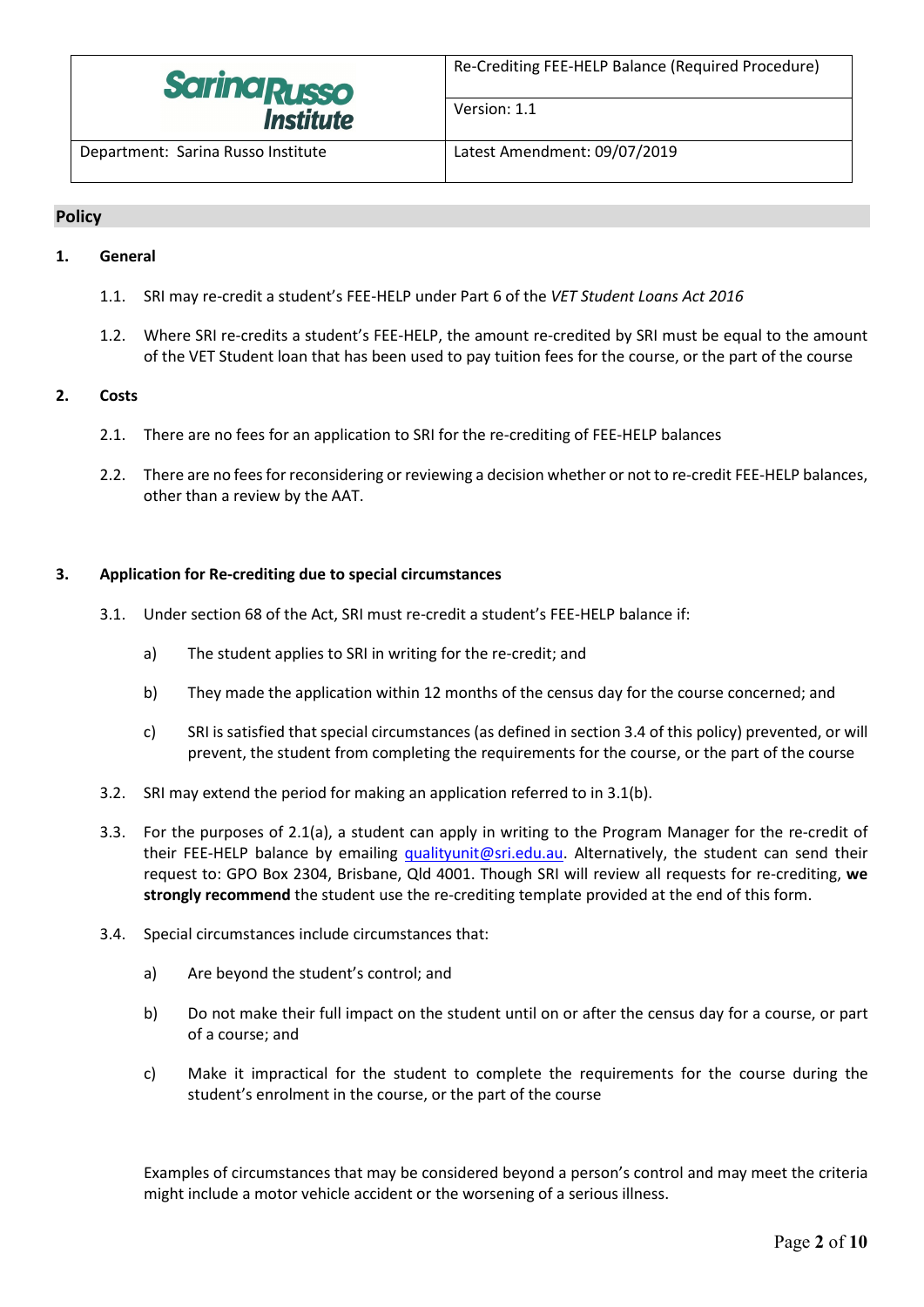

- 3.5. Circumstances may be considered not to make their full impact on the person until on or after the census day for the VET unit of study if the person's circumstances occurred:
	- a) before the census day, but worsened after that day; or
	- b) before the census day, but the full effect or magnitude did not become apparent until after that day; or
	- c) on or after the census day.
- 3.6. In considering whether it is impractical for the student to complete the requirements for the course during the student's enrolment SRI must consider:
	- a) whether the student could do enough private study, or attend training sessions and other activities, or engage online, to meet course requirements; and
	- b) whether the student could complete any required assessable work, or demonstrate competencies required; and
	- c) whether the student could complete any other requirements arising from the student's inability to do the above
- 3.7. Upon receiving an application for the re-crediting of a student's FEE-HELP balance due to special circumstances, SRI must, as soon as practicable:
	- a) Consider the application; and
	- b) Notify the student of the outcome of the application, including the reasons for the decision; and
	- c) Notify the student that the decision is reviewable and that they have 28 days after the date on which the student was notified of the decision to seek a review, or within such longer times as advised
	- d) Attach the Notice of Rights to Review

## **4. Right to Review**

4.1. A decision not to re-credit a student's FEE-HELP balance is a reviewable decision and where the student does not agree with the decision they can request this be reviewed.

## **5. Treatment of Students Seeking a Review**

- 5.1. SRI must ensure that a student who seeks a review is not victimised or discriminated against for:
	- a) seeking a review or reconsideration of a decision; or
	- b) using the provider grievance processes or procedures; or
	- c) making an application for re-crediting the student's FEE-HELP balance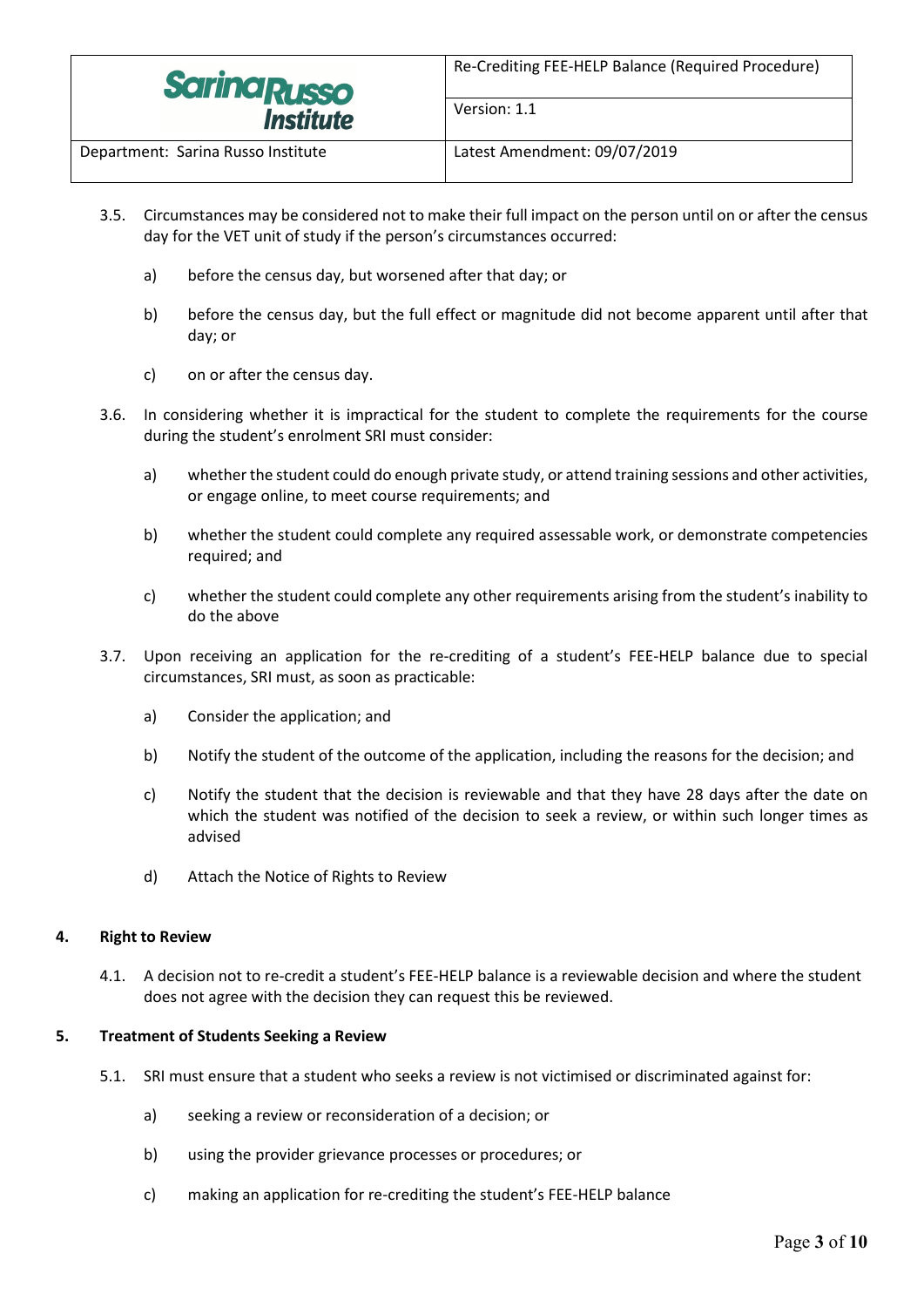

Version: 1.1

Department: Sarina Russo Institute Latest Amendment: 09/07/2019

## **6. Review Officers**

- 6.1. SRI has an officer (*Review Officer*) to reconsider reviewable decisions made by SRI.
- 6.2. The Review Officer must not have been involved in the original decision and must occupy a position that is senior to the original decision maker.
- 6.3. The Review Officer responsible for reviewing decisions relating to the re-crediting of a person's FEE-HELP balance is represented by the Group CEO

## **7. Review by SRI following application for reconsideration**

- 7.1. A person whose interests are affected by a reviewable decision may request that SRI reconsider the decision.
- 7.2. A request to review must be made in writing and sent to SRI within 28 days after the day on which the student was notified of the original decision, or within such longer period as SRI allows. This can be done by either:
	- a) Emailing it to [qualityunit@sri.edu.au](mailto:qualityunit@sri.edu.au) ; or
	- b) Sending it to GPO Box 2304, Brisbane, Qld 4001
- 7.3. The request must set out the reasons for requesting the reconsideration.
- 7.4. Where a request is received outside of the required time in 7.2, SRI will advise the student that the application has been refused on the basis that the person is out of time.
- 7.5. After receiving the request, SRI must reconsider the decision and:
	- a) Confirm the decision; or
	- b) Vary the decision; or
	- c) Set the decision aside and substitute a new decision
- 7.6. The Review Officers decision (the *reconsidered decision*) to confirm, vary or set aside the reviewable decision takes effect:
	- a) on the day specified in the reconsidered decision; or
	- b) if a day is not specified—on the day on which the reconsidered decision is made.
- 7.7. SRI must give the person written notice of the reconsidered decision.
- 7.8. The notice must:
	- a) be given within a reasonable period after the reconsidered decision is made; and
	- b) contain a statement of the reasons for the reconsidered decision; and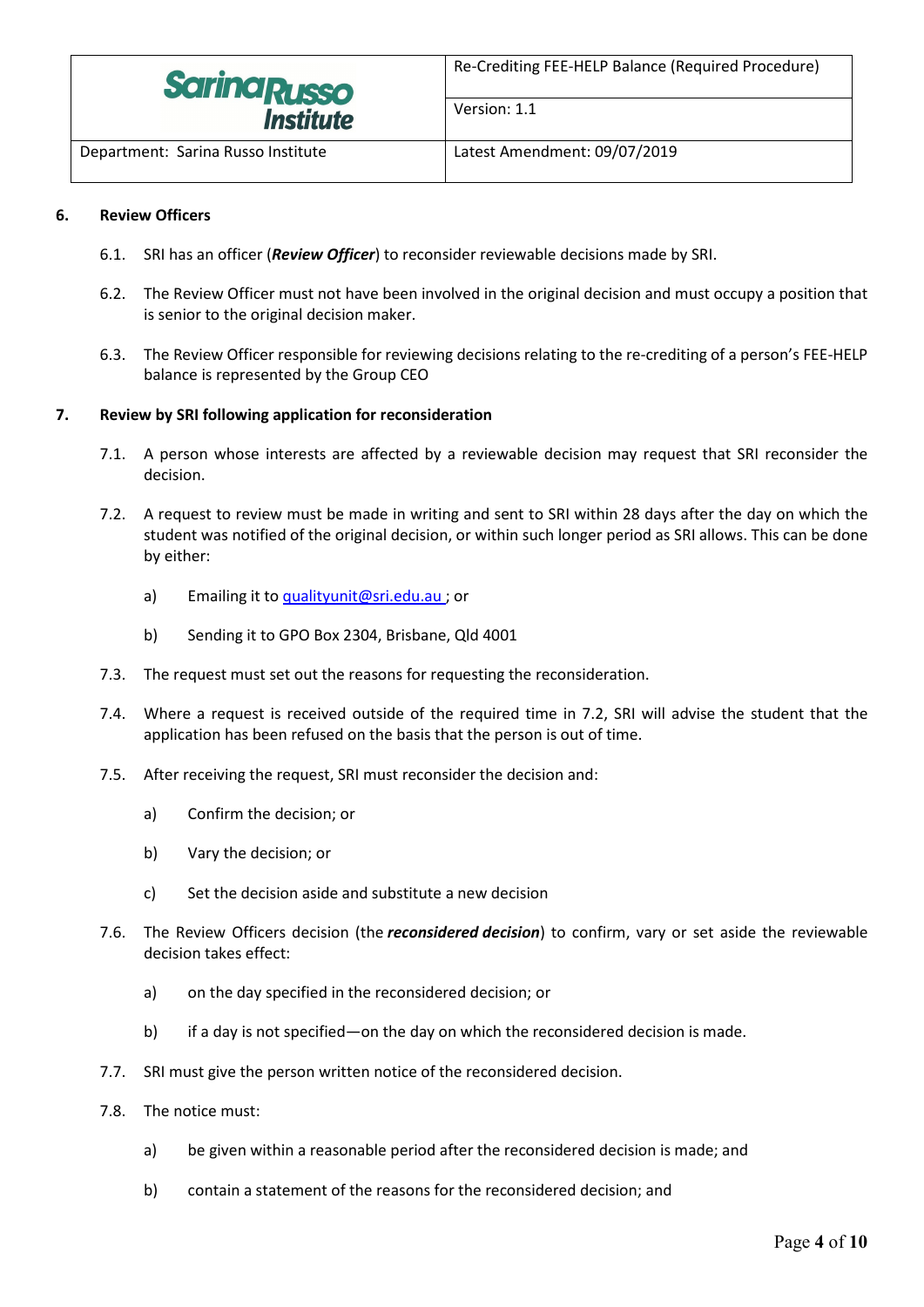

Department: Sarina Russo Institute Latest Amendment: 09/07/2019

- c) advise of the person's right to appeal to the Administrative Appeals Tribunal for a review of the decision if the person is unsatisfied with the outcome, including any associated costs and how to commence the review.
- 7.9. SRI is taken to have confirmed the reviewable decision if the Review Officer does not give notice of the reconsidered decision to the person within 45 days after receiving the person's request.

## **8. Reconsideration without application**

- 8.1. SRI may reconsider a reviewable decision if the decision maker is satisfied that there is sufficient reason to do so.
- 8.2. SRI may reconsider the decision whether or not:
	- a) an application for reconsideration of the decision has been made; or
	- b) the decision has been reconsidered; or
	- c) an application has been made for review of the reconsidered decision by the Administrative Appeals Tribunal.
- 8.3. After reconsidering the reviewable decision, SRI must reconsider the decision and:
	- a) Confirm the decision; or
	- b) Vary the decision; or
	- c) Set the decision aside and substitute a new decision
- 8.4. The Review Officers decision (the *reconsidered decision*) to confirm, vary or set aside the reviewable decision takes effect:
	- a) on the day specified in the reconsidered decision; or
	- b) if a day is not specified—on the day on which the reconsidered decision is made.
- 8.5. SRI must give the person written notice of the reconsidered decision to the person to whom the decision relates.
- 8.6. The notice must:
	- a) be given within a reasonable period after the reconsidered decision is made; and
	- b) contain a statement of the reasons for the reconsidered decision
	- c) Advise the person of their right to review by the AAT

## **9. Review by the Administrative Appeals Tribunal (AAT)**

9.1. A person may apply to the AAT for a review of the Review Officers decision and may supply additional information to the AAT that they did not previously supply.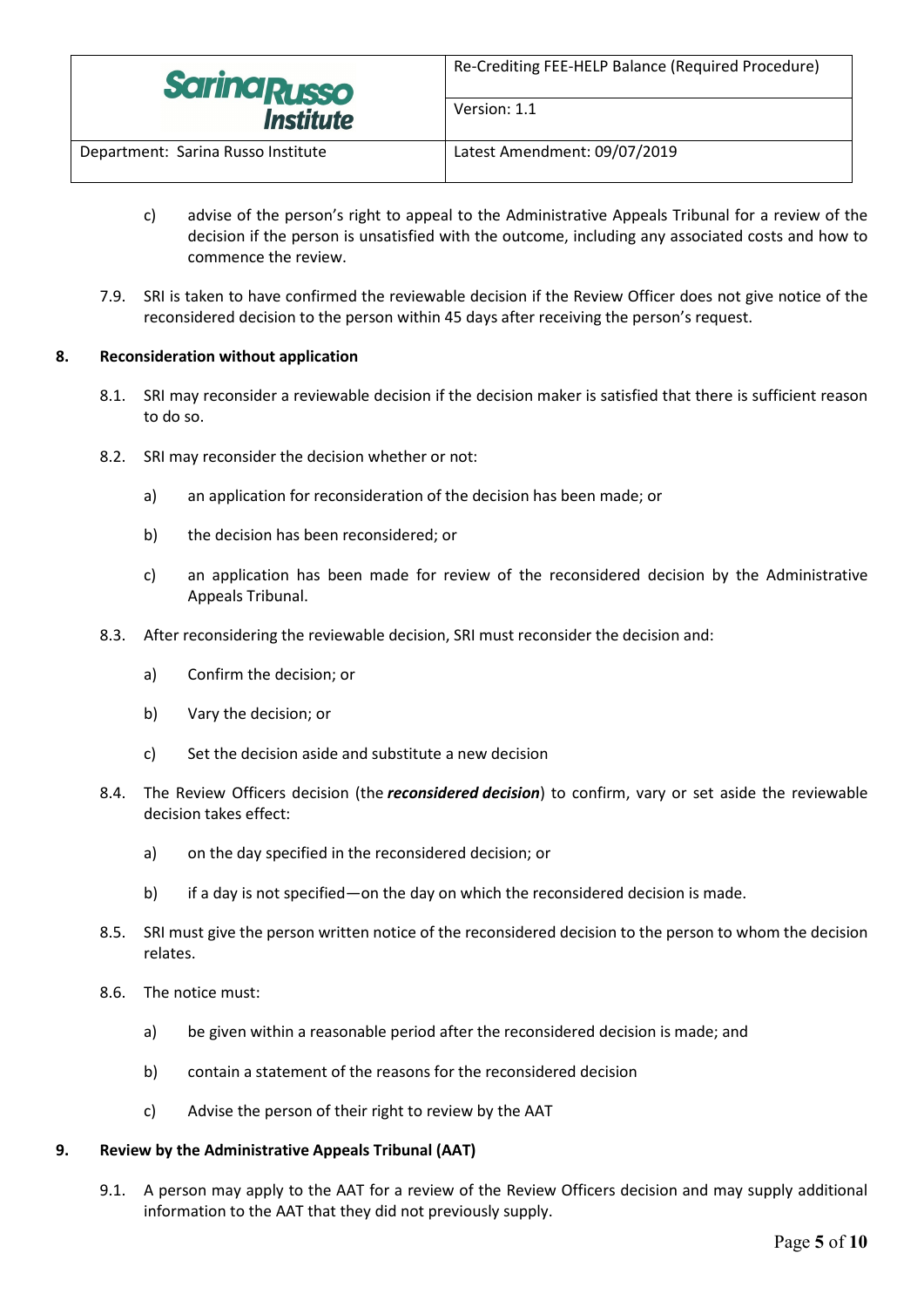

Version: 1.1

Department: Sarina Russo Institute Latest Amendment: 09/07/2019

## **10. Reporting the Remission to the Department**

- 10.1. Where a decision results in the re-crediting of a person's FEE-HELP balance, SRI will be notified and must report this outcome via submission of a Higher Education Information Management System revision file.
- 10.2. SRI must repay to the Commonwealth any amounts of VET Student Loan received from the Commonwealth on the person's behalf through subsequent reconciliations, unless otherwise advised the by Commonwealth.

#### **11. Application to Secretary for re-crediting**

- 11.1. A student may apply to the Secretary of Commonwealth Department of Education (the Secretary) for the re-crediting of the student's FEE-HELP balance, under section 71 of the Act, where:
	- a) SRI, or a person acting on behalf of SRI, engaged in unacceptable conduct in relation to the student's application for the VET student loan; or
	- b) SRI has failed to comply with the Act or an instrument under the Act and the failure has adversely affected the student
- 11.2. Unacceptable conduct includes:
	- a) unconscionable conduct (whether or not a particular individual is identified as having been disadvantaged by the conduct); or
	- b) misleading or deceptive conduct; or
	- c) the making of a representation with respect to any future matter, such as the doing of, or the refusing to do, any act, if the maker of the representation does not have reasonable grounds for making the representation; or
	- d) advertising tuition fees for the course where there are reasonable grounds for believing that SRI will not be able to provide the course for those fees; or
	- e) use of physical force, or harassment or coercion, in connection with the application or enrolment in the course
- 11.3. An application to the Secretary for re-crediting must be made in writing and be within 5 years of the census day of the course, or within that period as extended by the Secretary
- 11.4. The Secretary may re-credit a student's FEE-HELP balance in relation to special circumstances if SRI:
	- a) is unable to act or is being wound up or has been dissolved; or
	- b) has failed to act and the Secretary is satisfied that the failure is unreasonable.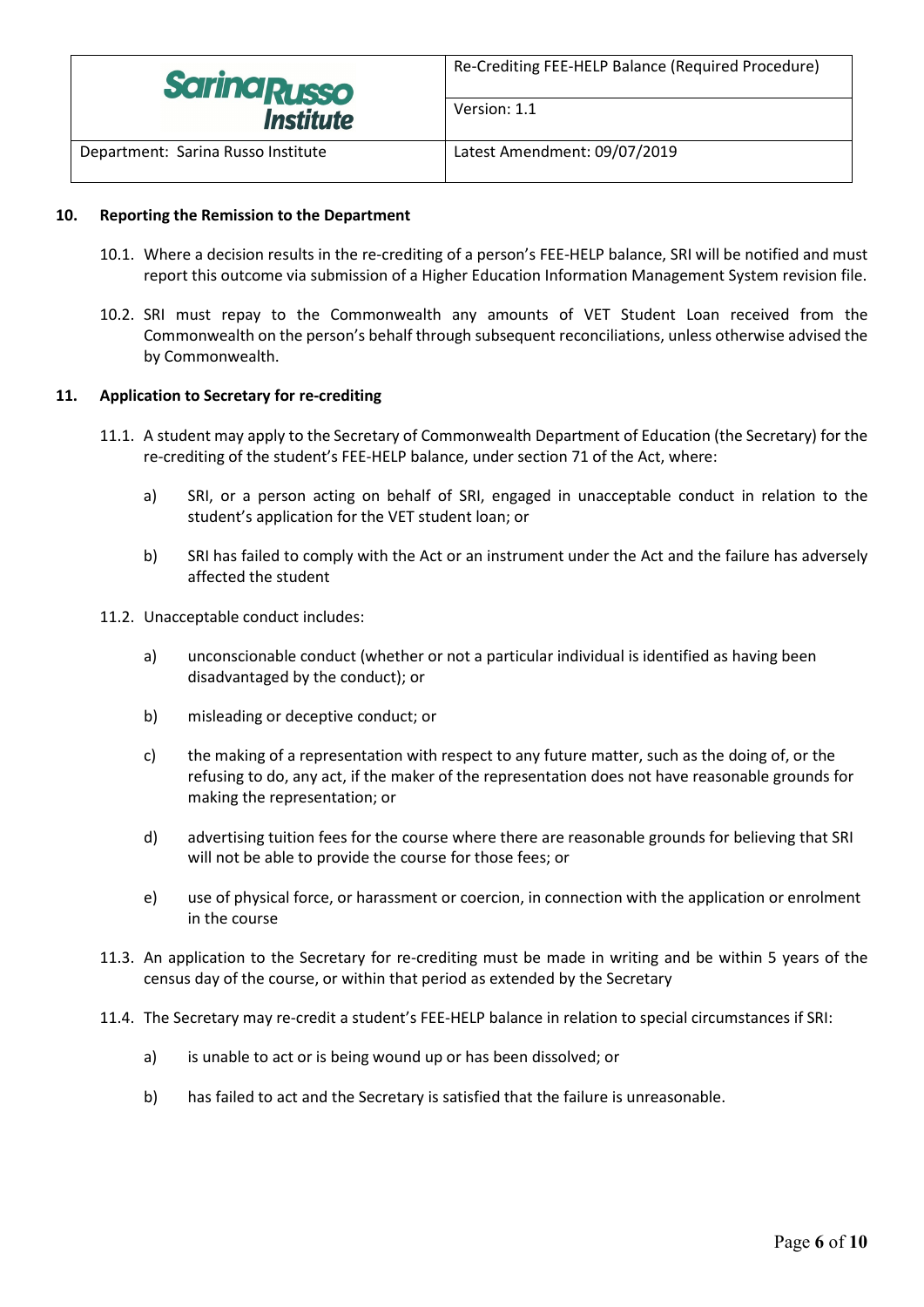

#### **Overview Flowchart:**



## **Contact Details:**

Email: [qualityunit@sri.edu.au](mailto:qualityunit@sri.edu.au)

Phone: 1800 078 776

Address: Level 10, 100 Eagle Street, Brisbane City QLD 4000

## **Student Application for Re-Crediting Procedure**

| <b>Step</b> | <b>Action</b>                                                                                                                                                                                                                                                                                                                                                                                                                                    |  |  |  |
|-------------|--------------------------------------------------------------------------------------------------------------------------------------------------------------------------------------------------------------------------------------------------------------------------------------------------------------------------------------------------------------------------------------------------------------------------------------------------|--|--|--|
| 1           | Student submits an application for re-crediting to Quality Unit                                                                                                                                                                                                                                                                                                                                                                                  |  |  |  |
|             | Student contacts SRI in writing requesting Re-Crediting of FEE-HELP balance. Quality unit conduct a<br>preliminary assessment of the application to determine if the application is made within 12 months of the<br>census date of the course concerned. Quality Unit will then email the Manger of Academic Operations and<br>Standards (MAOS) and include the Census date and whether the application is within the requisite time-<br>period. |  |  |  |
|             | Proceed to Step 2                                                                                                                                                                                                                                                                                                                                                                                                                                |  |  |  |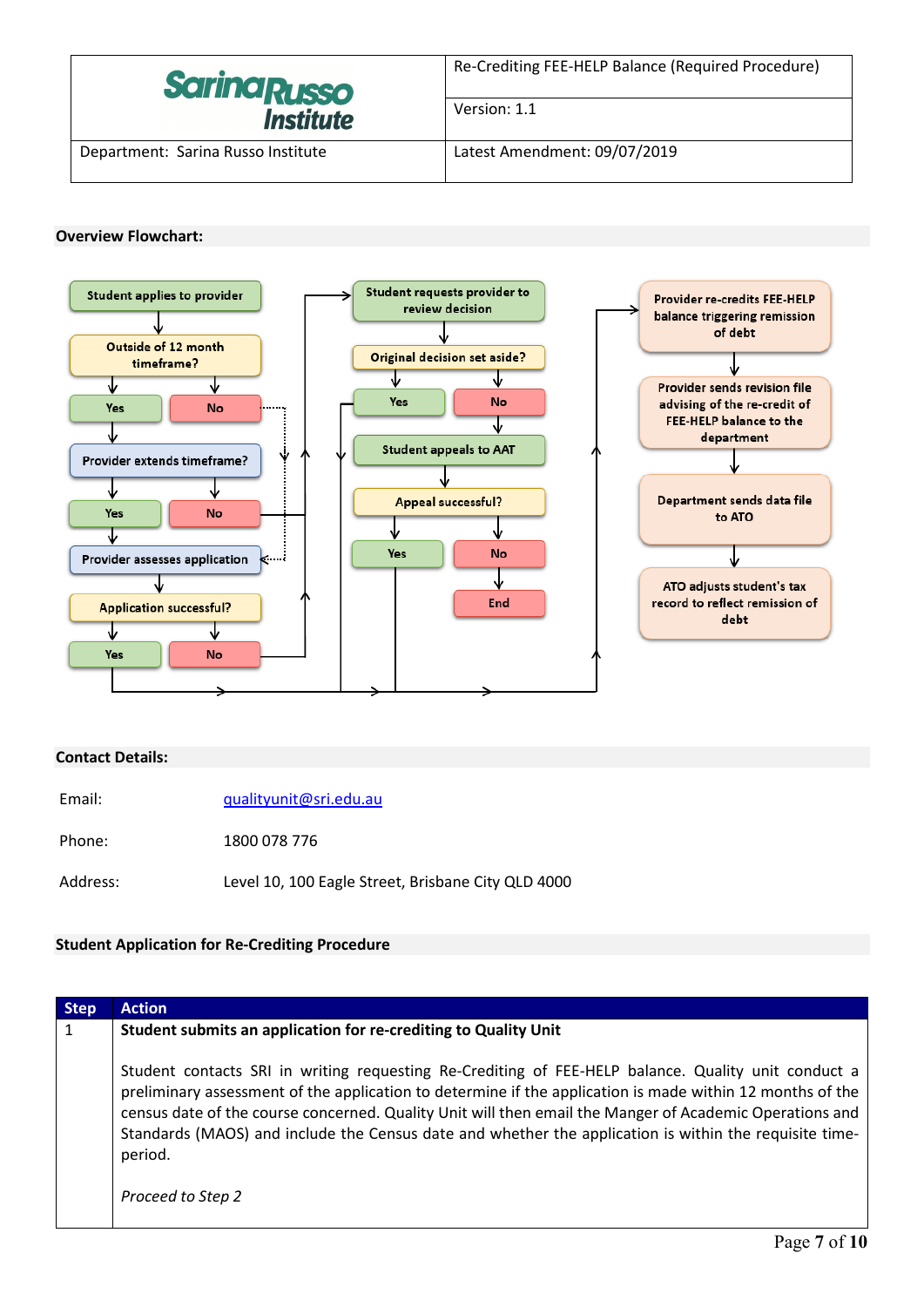

Re-Crediting FEE-HELP Balance (Required Procedure)

Version: 1.1

Department: Sarina Russo Institute Latest Amendment: 09/07/2019

| $\overline{2}$ | Quality unit emails Manger of Academic Operations and Standards (MAOS) and a Quality Assurance<br><b>Executive</b>                                                                                                                                                                                                                                                                                         |  |  |  |  |  |  |
|----------------|------------------------------------------------------------------------------------------------------------------------------------------------------------------------------------------------------------------------------------------------------------------------------------------------------------------------------------------------------------------------------------------------------------|--|--|--|--|--|--|
|                |                                                                                                                                                                                                                                                                                                                                                                                                            |  |  |  |  |  |  |
|                | The MAOS and QA Executive will review the students application and consider:                                                                                                                                                                                                                                                                                                                               |  |  |  |  |  |  |
|                | Whether to extend the application period if the application was out of date<br>$\bullet$<br>Whether special circumstances prevented (as defined in clause 3.4), or will prevent, the student<br>$\bullet$<br>from completing the requirements for the course.                                                                                                                                              |  |  |  |  |  |  |
|                | In considering whether it is impractical for the student to complete the requirements for the course the<br>MAOS and QA Executive must consider everything in clause 2.6.                                                                                                                                                                                                                                  |  |  |  |  |  |  |
|                | The MAOS and QA Executive must not consult with the Group CEO or National Quality Assurance and Audit<br>Manger about the initial decision. Where the MAOS and QA Executive require clarification or have queries,<br>these should be directed to the Group Legal Team. If it is necessary to consult the National Quality<br>Assurance and Audit Manger they must not be involved in the review decision. |  |  |  |  |  |  |
|                | Proceed to Step 3                                                                                                                                                                                                                                                                                                                                                                                          |  |  |  |  |  |  |
| 3              | MAOS and QA Executive informs student of decision                                                                                                                                                                                                                                                                                                                                                          |  |  |  |  |  |  |
|                | The MAOS and QA Executive will notify the student by their preferred method of contact (excl. non-written<br>contact) of the outcome of the application. This will include:                                                                                                                                                                                                                                |  |  |  |  |  |  |
|                | The reason for the decision                                                                                                                                                                                                                                                                                                                                                                                |  |  |  |  |  |  |
|                | That the Decision is a reviewable decision and that they have 28 days to review the decision in<br>accordance with the Notice of Right to Review                                                                                                                                                                                                                                                           |  |  |  |  |  |  |
|                | The Notice of Rights to Review<br>$\bullet$                                                                                                                                                                                                                                                                                                                                                                |  |  |  |  |  |  |
|                | Proceed to Step 4                                                                                                                                                                                                                                                                                                                                                                                          |  |  |  |  |  |  |
| 4              | <b>Student submits application for review</b>                                                                                                                                                                                                                                                                                                                                                              |  |  |  |  |  |  |
|                | Where the student, or another person whose interest are affected by the original decision, submits an<br>application for review in accordance with the Right to Review Notice and clause 6, the Quality Unit will<br>arrange for the forwarding of all information to the Review Officer.                                                                                                                  |  |  |  |  |  |  |
|                | If the National Quality Assurance and Audit Manager not consulted at step 2 proceed to step 5a<br>If the National Quality Assurance and Audit Manager was consulted at step 2 proceed to step 5b                                                                                                                                                                                                           |  |  |  |  |  |  |
| 5a             | Quality Unit forwards application for review and all relevant information to the Group CEO and the<br>National Quality Assurance and Audit Manager                                                                                                                                                                                                                                                         |  |  |  |  |  |  |
|                | The Quality Unit will forward the application for review, the original decision and any relevant information<br>to the Group CEO and National Quality Assurance and Audit Manager, cc'ing the MAOS and QA Executive                                                                                                                                                                                        |  |  |  |  |  |  |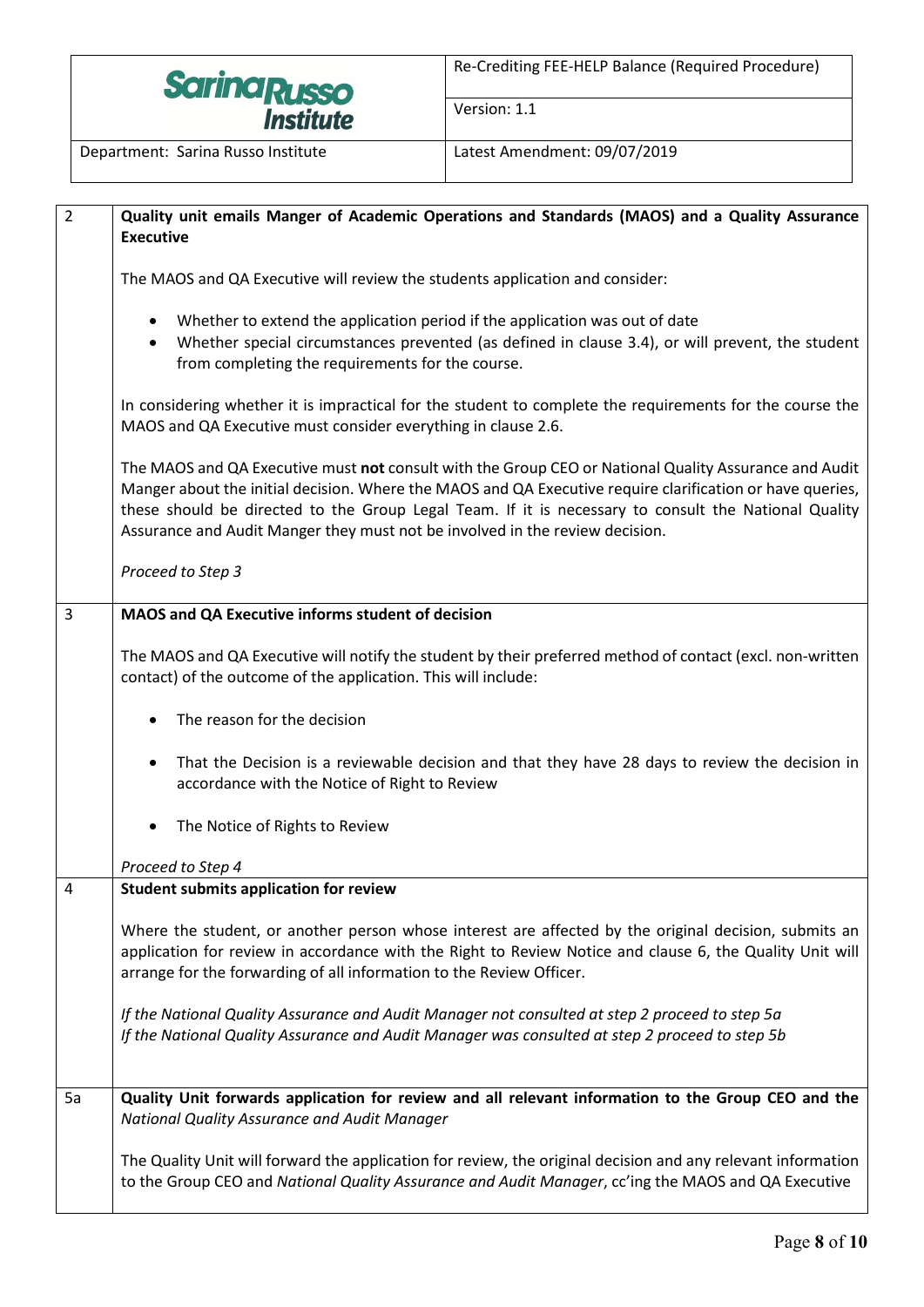

Version: 1.1

Department: Sarina Russo Institute Latest Amendment: 09/07/2019

| 5b | Quality Unit forwards application for review and all relevant information to the Group CEO alone               |  |  |  |  |  |  |
|----|----------------------------------------------------------------------------------------------------------------|--|--|--|--|--|--|
|    |                                                                                                                |  |  |  |  |  |  |
|    | The Quality Unit will forward the application for review, the original decision and any relevant information   |  |  |  |  |  |  |
|    |                                                                                                                |  |  |  |  |  |  |
|    | to the Group CEO, cc'ing the National Quality Assurance and Audit Manager, MAOS and QA Executive. All          |  |  |  |  |  |  |
|    | parties who were involved in the original decision must not be involved in the review decision.                |  |  |  |  |  |  |
|    |                                                                                                                |  |  |  |  |  |  |
| 6  | Group CEO/ National Quality Assurance and Audit Manager makes a decision and informs the student               |  |  |  |  |  |  |
|    |                                                                                                                |  |  |  |  |  |  |
|    | The reviewing officer will either confirm, vary or set aside the original decision. The reviewing officer will |  |  |  |  |  |  |
|    | inform the student of the decision in writing and include:                                                     |  |  |  |  |  |  |
|    |                                                                                                                |  |  |  |  |  |  |
|    |                                                                                                                |  |  |  |  |  |  |
|    | Reasons for the decision                                                                                       |  |  |  |  |  |  |
|    |                                                                                                                |  |  |  |  |  |  |
|    | The date the decision will take effect                                                                         |  |  |  |  |  |  |
|    |                                                                                                                |  |  |  |  |  |  |
|    | That the decision is reviewable by the AAT                                                                     |  |  |  |  |  |  |
|    |                                                                                                                |  |  |  |  |  |  |
|    |                                                                                                                |  |  |  |  |  |  |
|    | <b>End Process</b>                                                                                             |  |  |  |  |  |  |
|    |                                                                                                                |  |  |  |  |  |  |